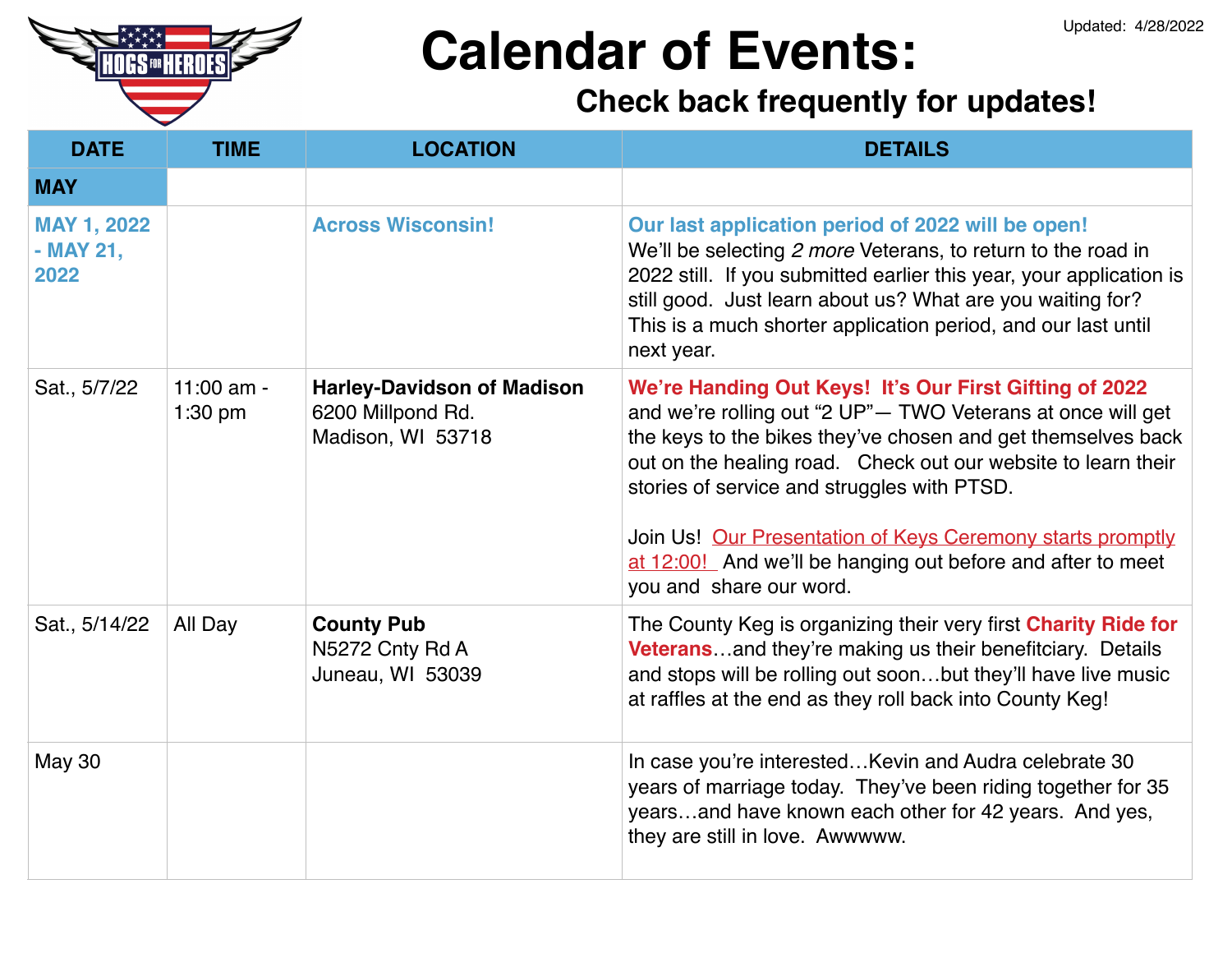

| <b>DATE</b>   | <b>TIME</b> | <b>LOCATION</b>                                                                                                                                                                                                                                                                                                  | <b>DETAILS</b>                                                                                                                                                                                                                                                                                                                                                                                                                                                                                                                                                                                                                                                                                                                                  |
|---------------|-------------|------------------------------------------------------------------------------------------------------------------------------------------------------------------------------------------------------------------------------------------------------------------------------------------------------------------|-------------------------------------------------------------------------------------------------------------------------------------------------------------------------------------------------------------------------------------------------------------------------------------------------------------------------------------------------------------------------------------------------------------------------------------------------------------------------------------------------------------------------------------------------------------------------------------------------------------------------------------------------------------------------------------------------------------------------------------------------|
| <b>JUNE</b>   |             |                                                                                                                                                                                                                                                                                                                  |                                                                                                                                                                                                                                                                                                                                                                                                                                                                                                                                                                                                                                                                                                                                                 |
| Sat., 6/4/22  | All Day     | <b>The Schellter (Registration</b><br>10AM -12PM) E7428 Cnty Rd. C<br>North Freedom, WI 53951                                                                                                                                                                                                                    | It's the second annual <b>Rino Run</b> , a 7 spot Poker Run<br>organized in memory of local rider, Steve "Rino" Rinabarger.<br>Lunch at the start, cash prizes, and raffles at the last stop,<br>The Red Mouse. Bring friends to join the fun and hit great<br>spots!                                                                                                                                                                                                                                                                                                                                                                                                                                                                           |
| Sunday, 6/5   | All Day     | <b>START:</b><br><b>Sloppy Joes Saloon &amp; Spoon</b><br>3723 Hubertus Rd.<br>Hubertus, WI 53033<br><b>Registration 9-1030</b><br>KSU at 11<br>Return at 3:30<br><b>END AT FESTIVAL:</b><br><b>Smoke on The Water</b><br>N50W35016 Wisconsin Ave.<br>Lake Okauchee, WI 53069<br>(on the lot across the street!) | It's their Annual D-Day Ride and Hogs For Heroes Festival!<br>We'll start at Sloppy Joes, and with Joe himself guiding us,<br>traverse beautiful Lake Country roads and end up at their<br>sister restaurant, Smoke On The Water in Okauchee Lake, for<br>"Hogs For Heroes Fest" where live music, food, and raffles<br>will add to the day's fun. Last year this amazing event raised<br>enough to sponsor a Harley in 2022! Great time!<br>AndWE'RE GIFTING BIKE #25 WHEN WE RETURN TO<br><b>SMOKE ON THE WATER'S FESTIVAL FOR US! What a</b><br>day this will be - join us for the ride or come just for the live<br>music from BOBBY FRISS and our Presentation of Keys<br><b>Ceremony at 5:00</b> - either way it will be a memorable day! |
| Sat., 6/18/22 |             | <b>Waushara Country Club</b><br>N2410 Hillside Rd.<br>Wautoma, WI 54982                                                                                                                                                                                                                                          | It's The IUOE Local 139's Annual Golf Outing! These folks<br>will be sharing their proceeds with us, again! It's open to the<br>public and we'll be on hole #5 waiting to have some fun with<br>y'all. FYI-that's the hole where a Harley sits waiting for you<br>to make a hole in one!                                                                                                                                                                                                                                                                                                                                                                                                                                                        |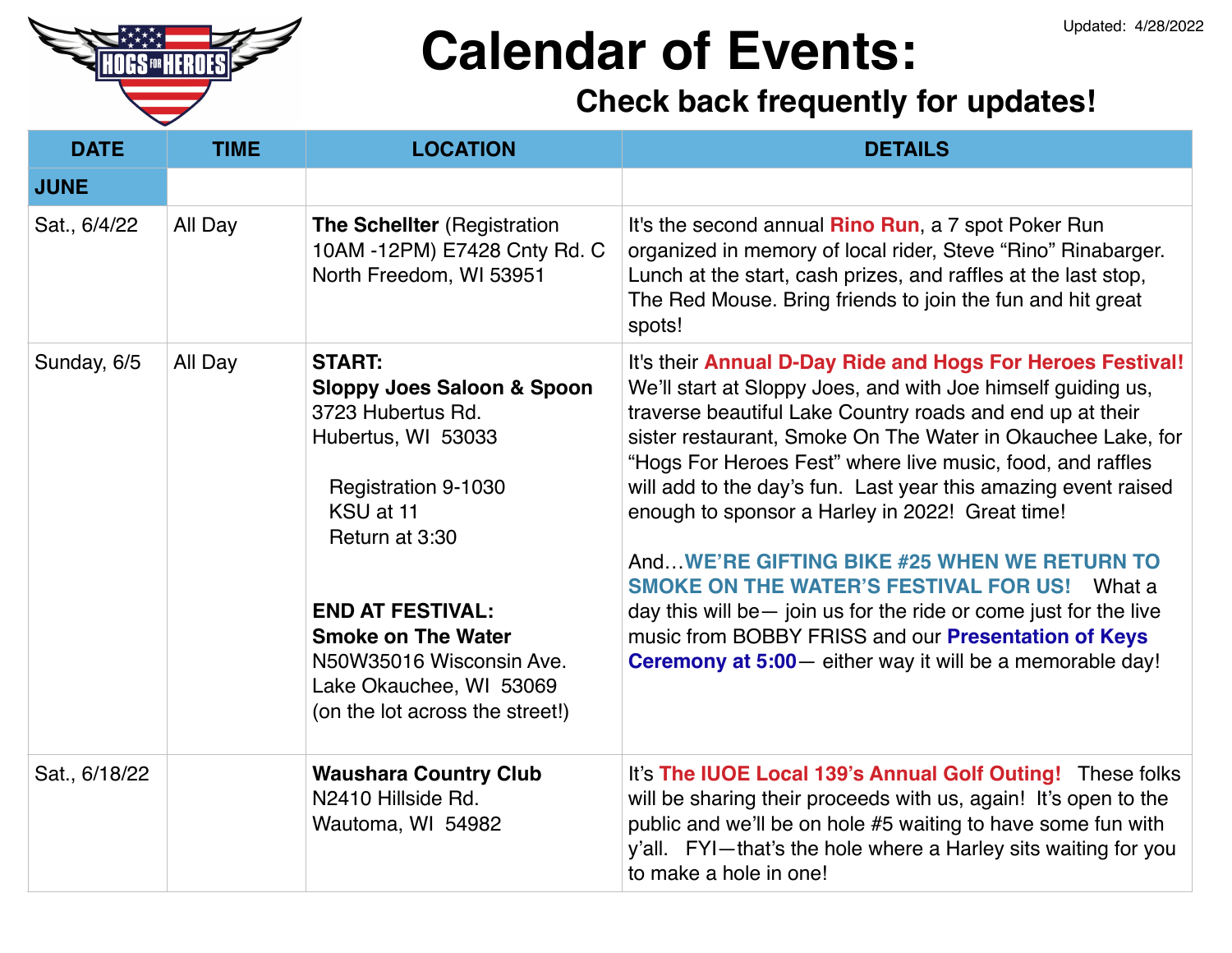

| <b>DATE</b>   | <b>TIME</b> | <b>LOCATION</b>                                                                      | <b>DETAILS</b>                                                                                                                                                                                                                                                                                                                                                                                                                                                                                                                                   |
|---------------|-------------|--------------------------------------------------------------------------------------|--------------------------------------------------------------------------------------------------------------------------------------------------------------------------------------------------------------------------------------------------------------------------------------------------------------------------------------------------------------------------------------------------------------------------------------------------------------------------------------------------------------------------------------------------|
| Sat. 6/25/22  |             | <b>IUOE Local 139 Training Center</b><br>W11584 State Highway 21<br>Coloma, WI 54930 | The 5th Annual Waushara County Poker Run! The IUOE<br>Local 139 opens their impressive Training Center for pre &<br>post ride fun and leads us across beautiful roads to really cool<br>places. They put this on with the American Legion Post 139<br>and direct their proceeds to us! It's not one to be missed-<br>swag, fabulous raffle prizes and darn good people- plus, it's<br>at a super cool location.<br>Andfor those folks at home keeping score, we might just<br>have another super cool reason to join us that day. Just<br>sayin. |
| <b>JULY</b>   |             |                                                                                      |                                                                                                                                                                                                                                                                                                                                                                                                                                                                                                                                                  |
| Sat., 7/17/21 | All Day     | <b>Oxford VFW Post 6003</b><br>N3250 1st Drive.<br>Oxford WI 53952                   | VFW Post 6003's Ride for Hogs For Heroes starts/stops at<br>this awesome post and rolls through beautiful rural roads,<br>hitting up cool places along the way. The fun-loving Retro<br>Specz Band will take their outdoor stage from 5-9 to keep the<br>fun rolling and get us out dancing for sure! C'mon — we know<br>you wanna!                                                                                                                                                                                                              |
| Sat., 7/23/22 | All Day     | <b>Bee Hive Barn &amp; Grill</b><br>2925 Cnty Rd G<br>Neenah, WI 54956               | It's the Bee Hive Raffle Run for Hogs For Heroes! Our<br>friends at The Bee Hive and Minus One are working together<br>to make it a day of fun rolling and music to benefit us. Cool<br>stops to roll through at your own pace. Plus, Recipient #9 is<br>organizing this for us with the help of some friends.                                                                                                                                                                                                                                   |